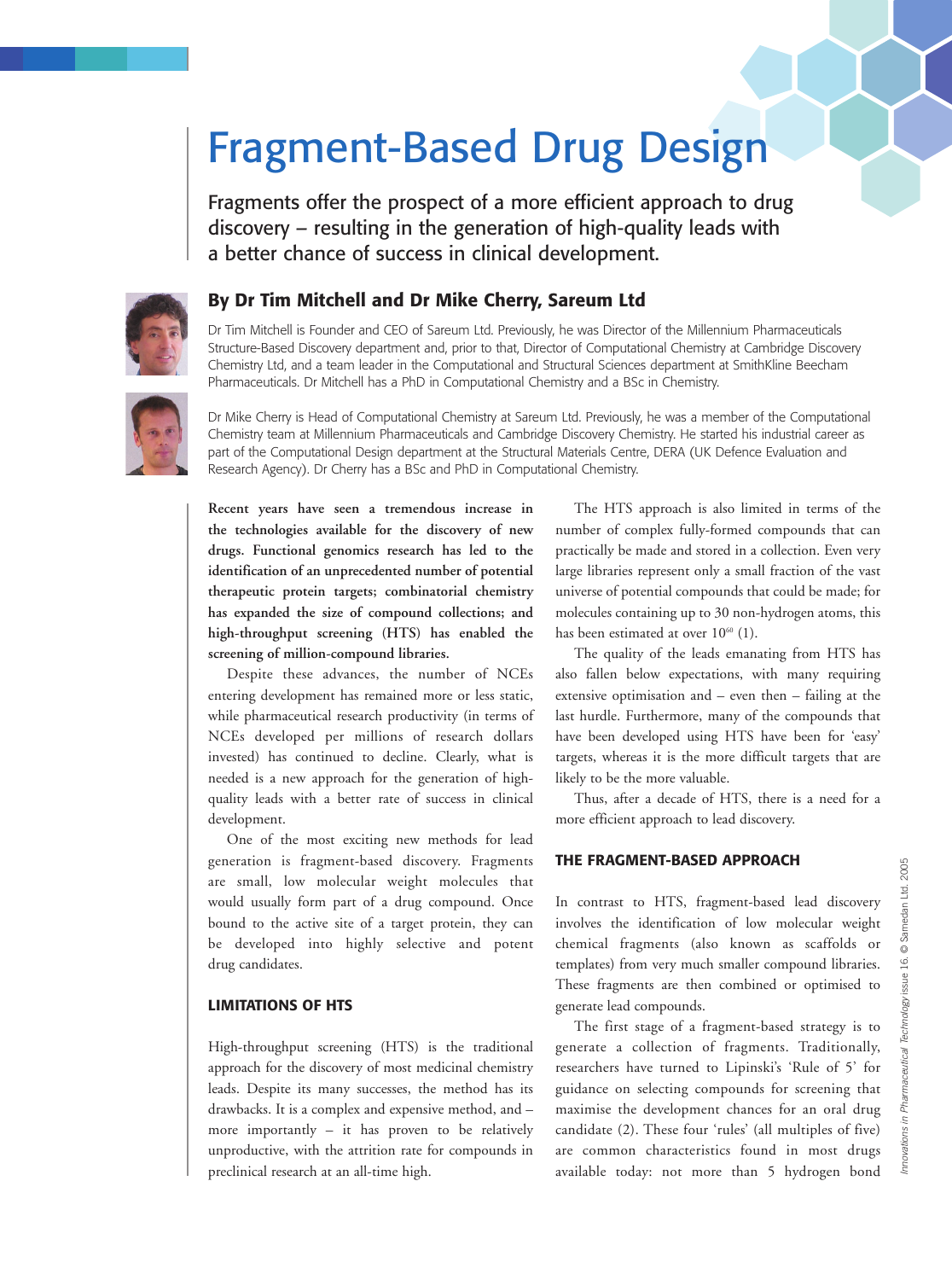donors (OH and NH groups), no more the 10 hydrogen bond acceptors (notably N and O), a molecular weight under 500 and CLogP under 5. For fragments, alternative selection criteria have been proposed (3, 3a) including a 'Rule of 3', namely: a molecular weight of less than 300, CLogP equal to 3, and not more than 3 hydrogen bond donors and three acceptors.

## **DETECTION OF FRAGMENTS**

A small, less complex molecule is as a rule a weaker binder, which means that fragments are more difficult to detect using conventional HTS techniques. One approach is to screen compounds at high concentrations (250-1000µM compared with the 10- 30µM concentrations typically used in HTS) (4). In addition to – or instead of – conventional bioassays, various biophysical screening methods are used including nuclear magnetic resonance (NMR), X-ray crystallography and mass spectrometry (MS). NMR and X-ray crystallography are particularly suitable as they can provide significant structural understanding of the ligand-protein binding event; this is critical in prioritising fragment hits and optimising them into leads.

#### NMR Screening

NMR has been shown to be the most productive of the fragment screening methods; furthermore, recent modifications have led to an improvement in the efficiency and throughput of the technique. Companies such as Abbott Laboratories, Novartis, Vertex Pharmaceuticals, Vernalis, Hoffmann-La Roche and Triad Therapeutics are reported to be using NMR for fragment-based discovery.

### X-Ray Crystallography

This has the advantage that it provides a detailed profile of fragment-binding. Traditionally it has been regarded as too slow a method for screening, but with recent advances in the technology, solving crystal structures is becoming an increasingly high-throughput process. Abbott Laboratories, Astex Technology, Plexxikon Inc and Structural GenomiX are all reported to be using crystallography for fragment-screening.

## **FRAGMENTS TO LEADS**

Fragments are generally less potent than hits obtained via HTS, so they are subjected to various processes in order to convert them into potential drug leads. A variety of strategies are available to do this: fragment evolution, fragment linking, fragment self-assembly and targeted libraries. In practice, there tends to be an overlap between these four methods; for example, fragment linking may also involve an element of fragment evolution.

#### Fragment Evolution

Initial fragments identified by direct binding techniques are built up into larger, more complex molecules that target additional interactions in the active site of the protein (5). This evolution leads to more tightly binding molecules which can be further developed including optimisation of their drug-like properties, for example, selectivity, oral activity and efficacy.

#### Fragment Linking

Two fragments are identified that bind in separate sites but are close enough together to be chemically linked – resulting in a larger, higher-affinity molecule.

#### Fragment Self-Assembly

This method exploits the ability of fragments to undergo self-assembly in the presence of a template, in this case the target protein. Separate fragments with complementary functional groups can thus be assembled in the presence of the target protein to form a larger, more potent molecule. In effect, the protein catalyses the synthesis of its own inhibitor by selecting fragments that can cross-link to each other when brought close together.

#### Targeted Libraries

Small, focused libraries using the fragment as the core template can efficiently map the features of the receptor allowing rapid generation of SAR. These libraries are also a means of accounting for issues such as induced fit that are otherwise difficult to predict.

#### **ADVANTAGES OF THE APPROACH**

The key to fragment-based drug discovery lies in the fact that fragments interact efficiently with the target protein and are selected to provide ideal starting points for further optimisation; the scientist then investigates, often with the help of X-ray crystallography, how the fragment and target interact, and designs and synthesises analogues containing the required desirable features. The approach has a number of advantages over the generation and screening of large compound libraries by HTS: